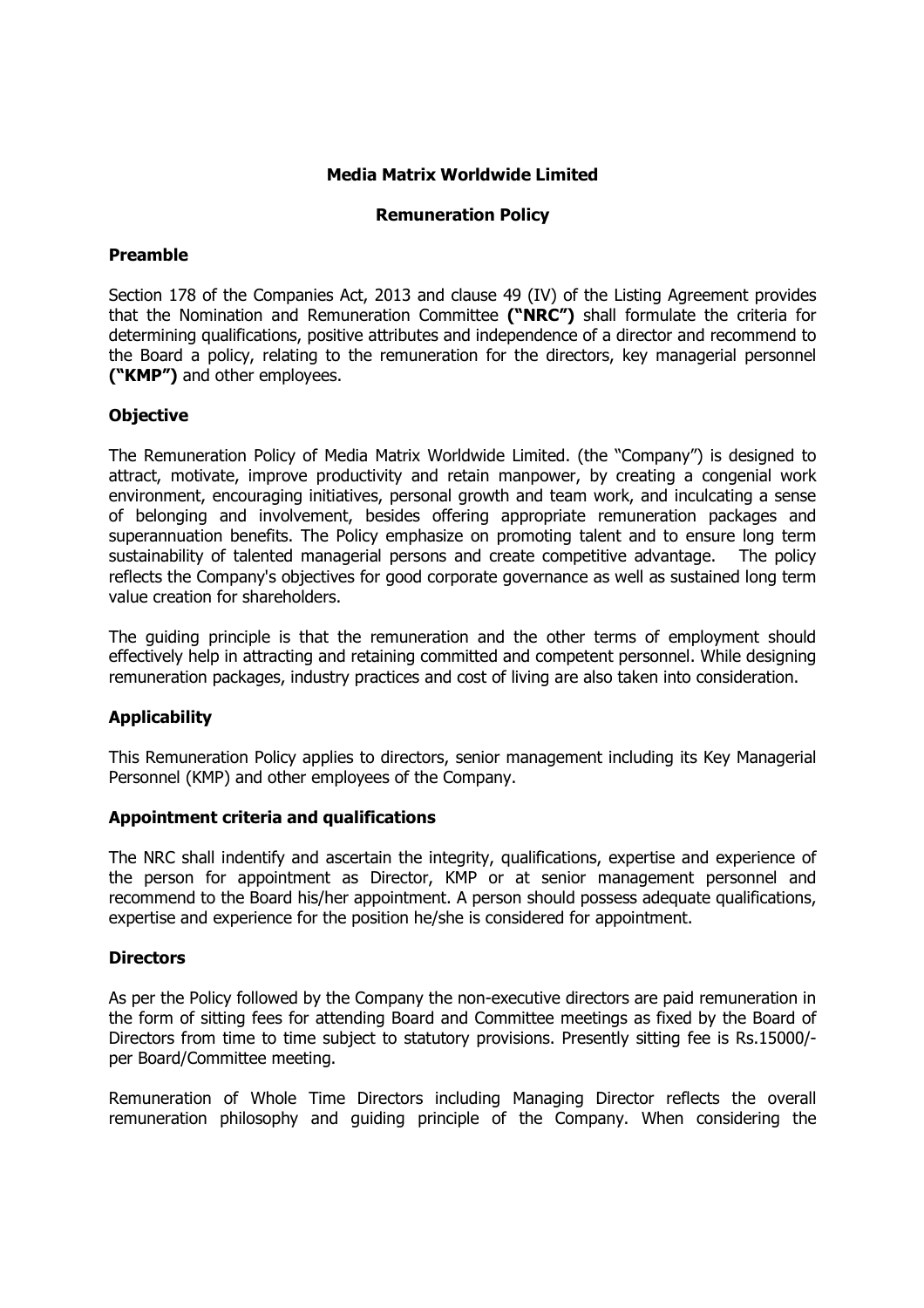appointment and remuneration of Whole Time Directors, the NRC considers pay and employment conditions in the industry, merit and seniority of the person and the paying capacity of the Company.

The NRC while designing the remuneration package considers the level and composition of remuneration to be reasonable and sufficient to attract, retain and motivate the person to ensure the quality required to run the Company successfully.

The NRC while considering a remuneration package must ensure a balance between fixed and incentive pay reflecting short and long term performance objectives appropriate to the working of the Company and its goals.

The term of office and remuneration of Whole Time Directors are subject to the approval of the Board of Directors, shareholders and the limits laid down under the Companies Act, 2013. Remuneration packages for Whole Time Directors are designed to remunerate them fairly and responsibly. The Whole Time Directors' remuneration comprises of salary, perquisites, allowances apart from retirement benefits like P.F., Superannuation, Gratuity, etc as per Rules of the Company.

The Whole Time Directors are entitled to customary non-monetary benefits such as company cars, furnished accommodation, health care benefits, leave travel, communication facilities, etc. Their terms of appointment also provide for severance payments.

## Evaluation

The NRC shall carry out evaluation of performance of all directors in every year. The performance evaluation of independent directors shall be done by the entire Board of Directors, excluding the director being evaluated.

On the basis of the report of performance evaluation, it shall be determined whether to extend or continue the term of appointment of the independent director.

Further the Independent directors of the Company shall hold at least one meeting in a year, without the attendance of non-independent directors and members of management. The such meeting shall:

- a) Review the performance of non-independent directors and the Board as a whole
- b) Review the performance of the Chairperson of the Company, taking into account the views of executive directors and non-executive directors.

## Key Managerial Personnel and Senior Management

Remuneration of KMP and other senior management personnel is decided by the Managing Director. Total remuneration comprises of: